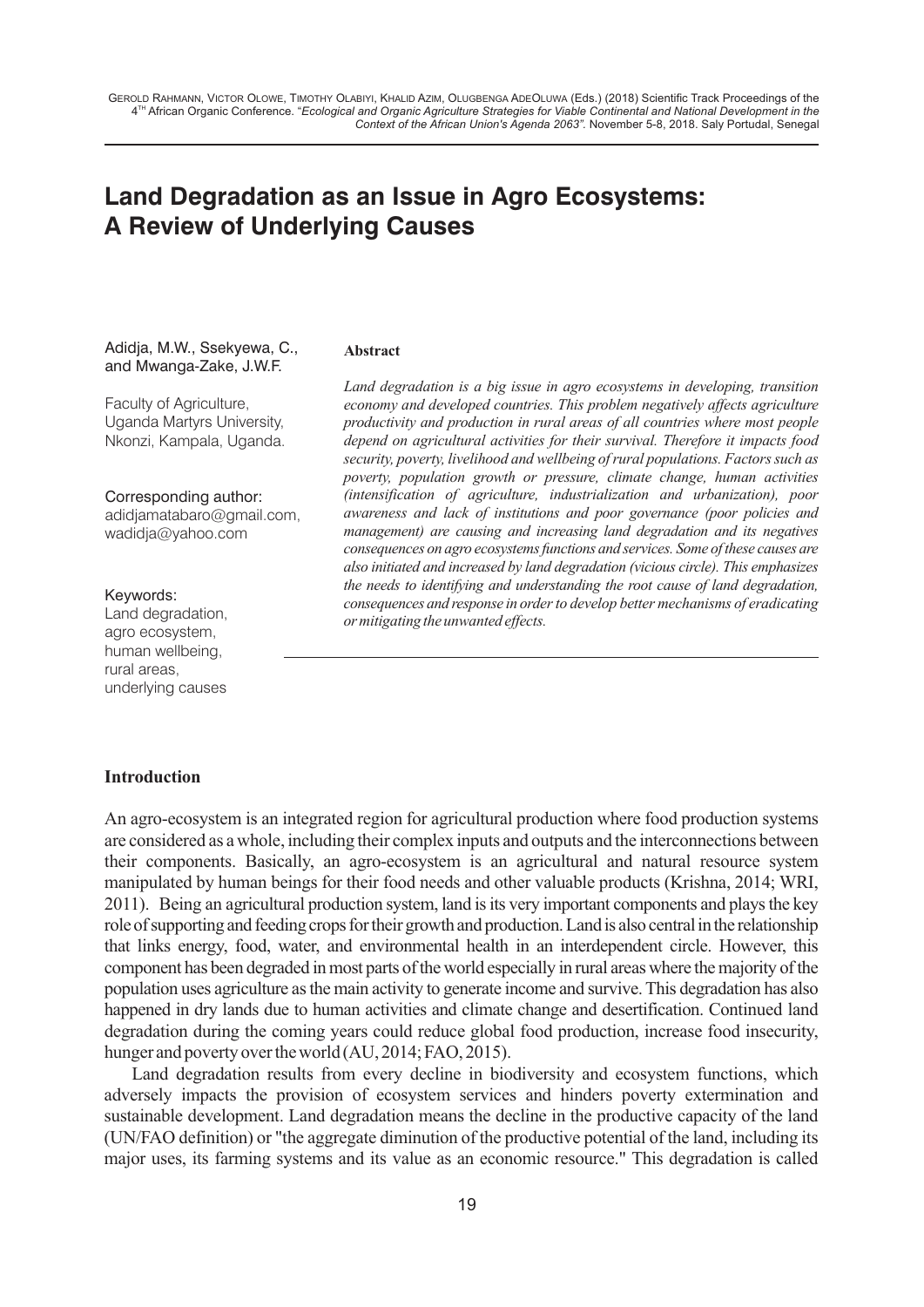desertification in arid, semi- arid and dry sub- humid areas where productivity is constrained by water availability. Land degradation has also been defined as the reduction of the current or future capacity of land to produce (Oluwole and Sikhalazo, 2008).

Land degradation affectsabout70% of the world's rangelands, 40% of rain fed Agricultural lands and 30% of irrigated lands. Salinity affects30% of irrigated lands while above 1/4 of the world's land is affected by desertification. The latter affects half of the world's poor people who live in dry land regions with fragile soils and unreliable rain). In addition, land degradation reduces the productivity and production (yield) in those areas. Hence, this problem has been broadly recognized as a major threat to food production and poverty eradication around the world. This situation emphasizes the need to preserve, restore land potentialities and/or control land degradation at national, regional and international level for sustainable improvement of human economy and wellbeing in the world (FAO, 20011, BAI *et al*, 2008, UN General Assembly, 2012). Land degradation has been globally caused deeply by different factors among which: poverty, population growth or pressure, climate change, human activities (e.g.urbanization,industrialization, agriculture anddeforestation),weakinstitutional/poor awareness/poor governance and natural processes (Wakindiki and Ben-Hur, 2002). These factors are summarized in the figure 1(Adidja, 2017) below:



Figure 1: **Factors Causing Land degradation**

This article will present and discuss the underlying causes of land degradation as an issue in agro ecosystem, which can be useful in elucidating the consequences and response mechanisms for proper or long-term solutions to reduce or mitigate land degradation, increase productivity/production, reduce poverty, and improve income and human wellbeing in the rural areas of the world.

### 1. **Poverty and land degradation**

There are important links between natural resource management and poverty. Many poor people rely on natural resources for their livelihood and survival and are very vulnerable to deterioration of these resources (Heady 2000). The poor are both victims and agents of resources degradation. The poor destroy their resources by putting pressure on it to meet the needed and wellbeing standards compared to the rich (equity) and to satisfy their multiple needs (Anijah-Obi 200; Nwagbara, 2012; NEMA, 2002;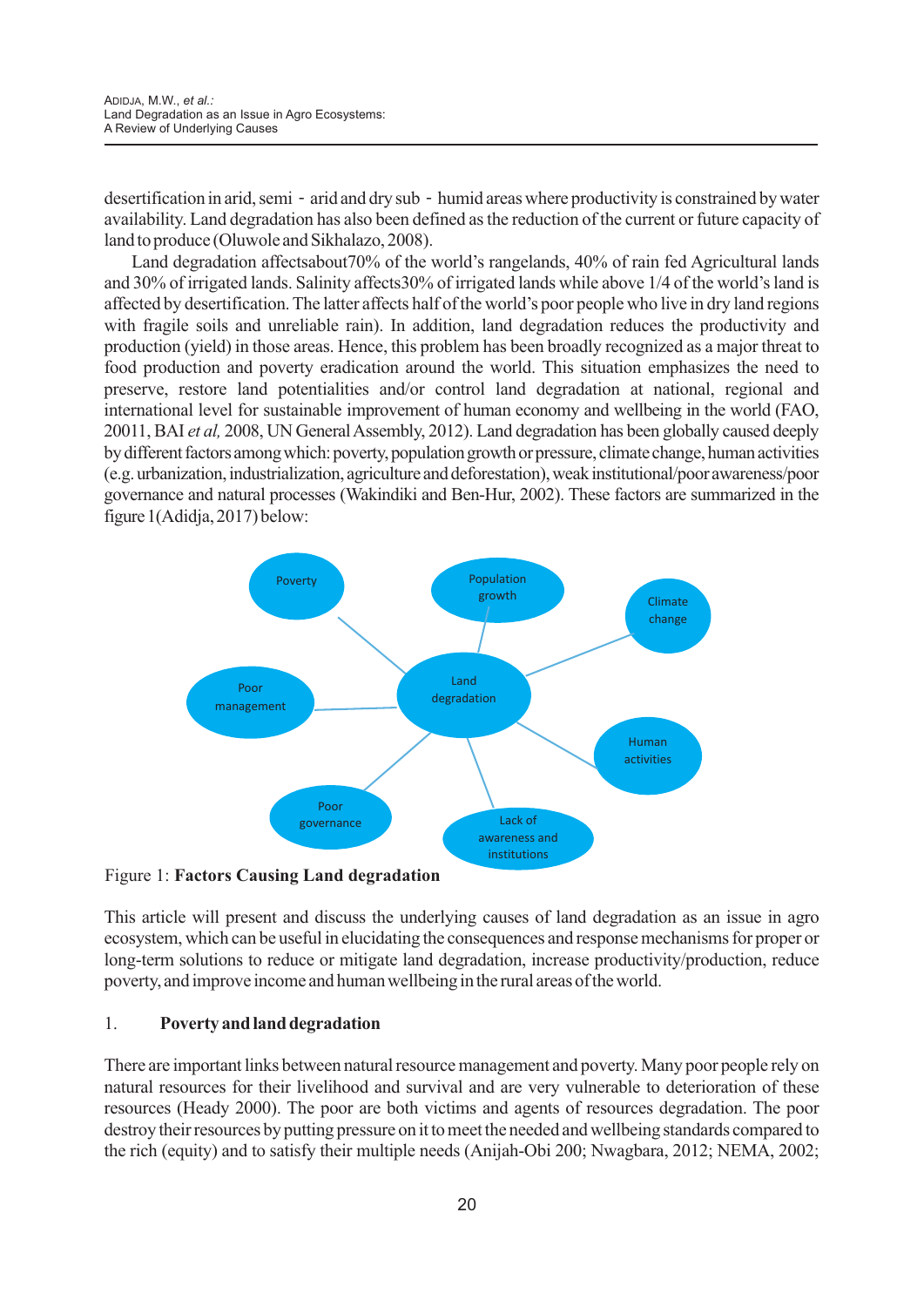Shiferaw and Holden, 1999b; Nkonya *et al.,* 2004). These linkages are very strong in the rural areas in assumed poor countries where agriculture is the main livelihood activity (Turner *et al.,* 1994). This situation implies that poverty leads to land degradation and land degradation contributes to poverty (Barbier, 2000; Lambin *et al*., 2001; Eswaran *et al*., 2001). Thus, poverty can be seen as a consequence of degrading land and, at the same time, as a cause of land degradation. Despite the level of land degradation and government effort to promote use of land technologies, the adoption remains very lowbelow 30 percent (Nkonya *et al.,* 2004). This situation is due to poverty, which constrains households in rural areas to invest in mitigating land degradation. Social capital affects adoption and diffusion (exchange between those who have adopted and those willing to do so) of land management technologies (Isham, 2000; Reid and Salmen, 2000; Nyangena, 2005; Rogers, 1995). Therefore, land degradation is the major constraint to enhanced agricultural productivity and household welfare whose main source of living is crop agriculture (UPPAP, 2002, Deininger and Okidi, 2001). This poverty problem can be addressed by the identification of its determinants and their inclusion it into the design of government policies and programs as priorities(GOU, 1997).Elsewhere, poverty and adoption of various land management technologies are mutually interrelated: poverty determines the level of adoption of technologieswhile the level of adoption hasimplications on land productivity and on poverty.Also poverty and social capital are interconnected. This situation leads to an endogeneity problem, which needs to be considered when drawing conclusions about solutions (Birungi, 2007).

#### 2. **Population growth and land degradation**

Population growth influences land use, land status and land potentials to sustain the livelihoods and wellbeing of present and future generations.**Land use** change includes deforestation and fragmentation of forests, intensification of agriculture and its expansion into marginal areas and fragile ecosystems, as well as urban expansion and infrastructure development. Land degradation affects land resources in tropical, subtropical and dry land regions of the world. It impacts much on the population whose livelihoods depend on agriculture and land exploitation. Rapid population growth impacts natural resources and leads to land scarcity and degradation: demographic pressure implies more intensive use of natural resources, which implies resources deterioration. The growing population put immense pressure on intensification at cost of forests and grazing lands to meet the increased food demand, and hence, leads to deterioration of land resources. In India for example, increasing demographic pressure and the subsequent competition for rare resources stimulates rearrangement of physical (fragmentation or dispersion), and social attributes (land tenure; use/ownership rights) of landholding. This situation creates changes, which deteriorate land productivity and increase food shortage in rural areas by affecting land management practices, land use, conservation technologies, fertilizers, and other inputs. Densely populated countries around the world, experience a growing cultivation of marginal lands and consequently their degradation (Gregersen, *et al.* 1992). The migration on marginal lands has a significant change in the structure of landholding and impacts negatively natural resources. Thus, when farmers/herders try to increase their production in fragile areas, the dynamics of the relationships between human and natural resources change radically. This shift also affects farmer's investments and land use strategies and then leads to increased land degradation: farmers are pushed to occupy mid and upper slopes lands where erosion problems are common with low yields and less interest to invest in conservation because of their characteristics. This leads to spring of low production and low investment (Pingali and Binswanger, 1984). Also the expansion of cultivation on marginal lands has increased their degradation due to the higher seasonal or annual cropping disturbance compared to their traditional uses (e.g long fallow). This situation has limited cropping options and choices too. Land use and crop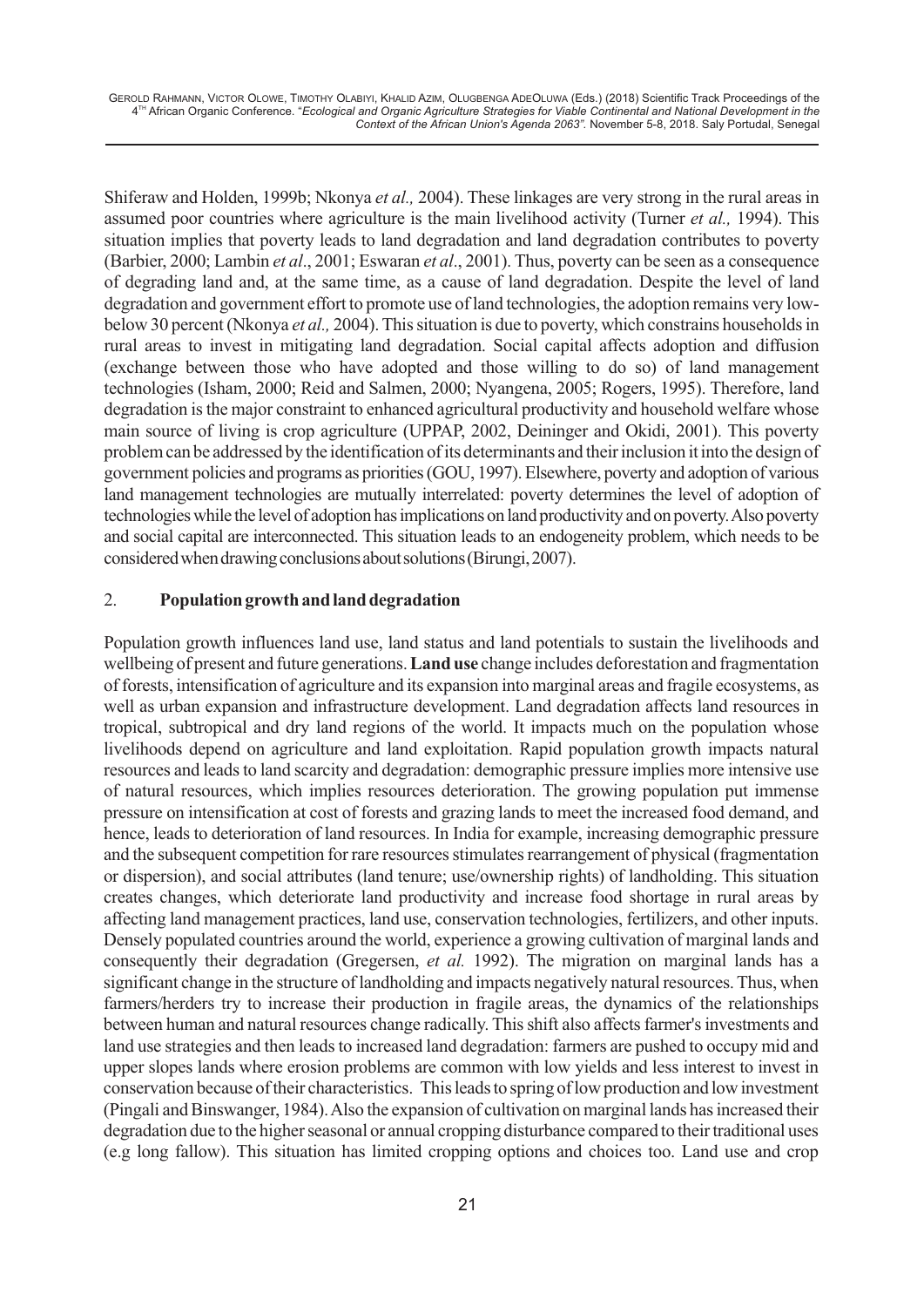selection is a dynamic process affected by external structures and local conditions. When technologies change or degradation occurs, farmers adapt by adopting suitable practices to new conditions or by moving to fragile areas. However, research results suggested that households with insufficient land have to plant ever-increasing amounts of their lands holdings with sweet potatoes and other tubers (Clay and Magnani 1987; Loveridge, *et al.* 1988). These tubers have a higher caloric value than other crops and grow relatively well in poorer conditions such as steeper slopes and protects the land from degradation more than annual crops (Gleaveand White 1969). The population growth problem can be addressed either by controlling population's fertility (family planning) or by developing and disseminating technologies to control land degradation while increasing production (Clay*et al., 1994).*

# 3. **Climate change and poormanagement**

Climate change refers to changes in rainfall patterns, increased frequency and intensity of drought and floods, rising temperatures, and profound ecological changes. The effects of climate change are intensifying the effects of demographic pressure and unsustainable land management practices on land degradation over the world. Therefore, the capacity for the populations to generate livelihoods has become restricted. Land degradation or desertification in the arid, semi-arid and dry sub-humid areas results from climatic variations due mostly to human activities. This degradation induces the reduction or loss of areas of the biological/ economic productivity and complexity of rain-fed cropland, irrigated cropland, or range, pasture, forest, and woodlands resulting from land uses or from a combination of processes from such as erosion; deterioration of the physical, chemical, and biological or economic properties of the land; and loss of natural vegetation (WMO, 2005). The climatic changes lead also to water shortages, salinity and compaction which affect negatively the production and productivity of lands (see figure 2).



Figure 2: **Water shortage and desertification (ODADA, 2004)**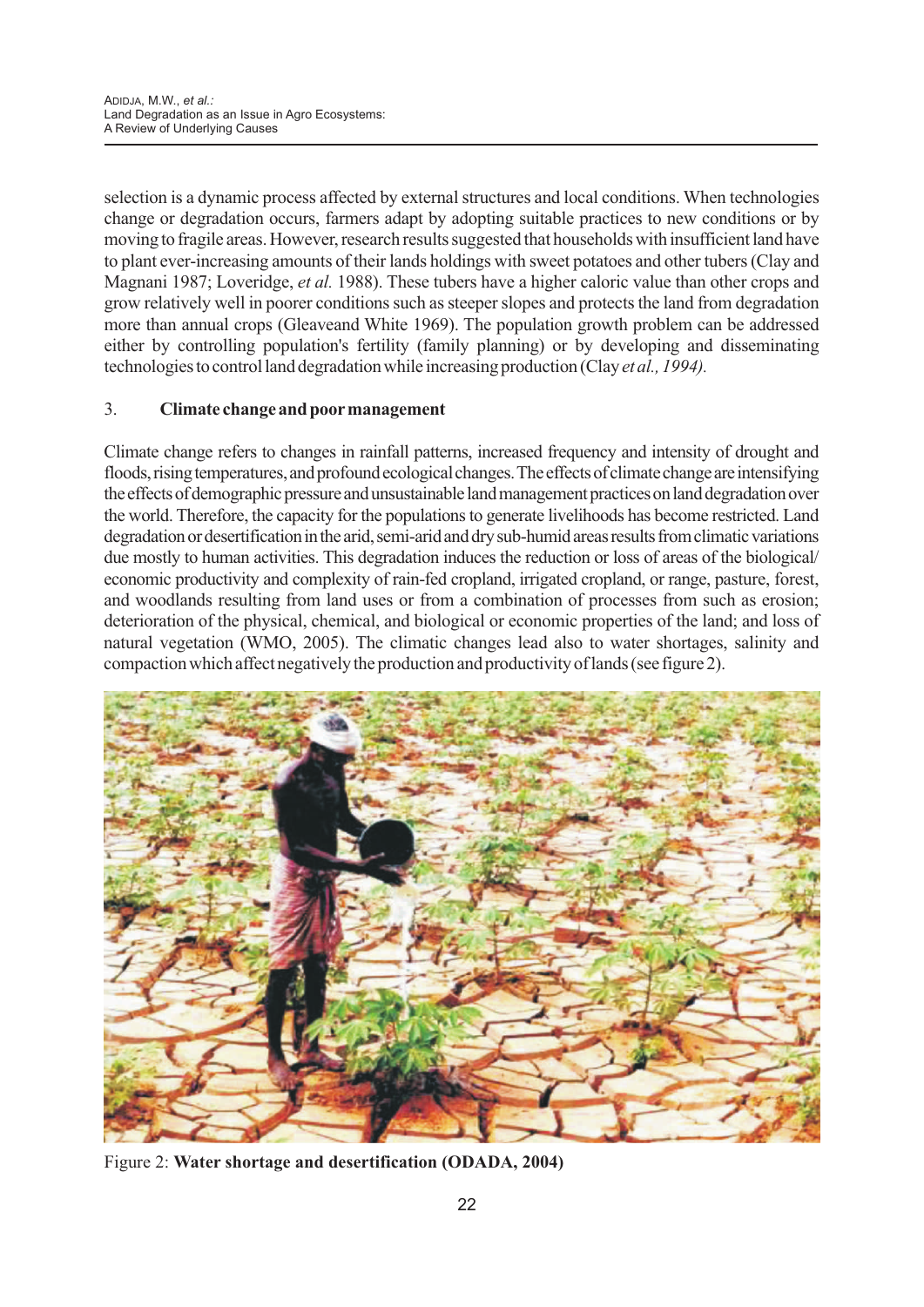This climate change problem increases low productivity leading to increased food insecurity and poverty (because of low income).Increased poverty impacts negatively the access to adaptation and mitigation measures and the exposure to extreme events in those countries(as shown in figure 3) (UA, 2014).



Figure 3: **Uprooted tree by wind in dry lands (ODADA, 2004)**

The reactions between climate change and land degradation are very complex and can be selfreinforcing when land degradation contributes to climate warming (loss of carbon stores from soils and vegetation)(Cordova, 2000; Mohawesh, 2015).Also, the degradation by reductions in vegetation cover creates local microclimate (decrease of air humidity, increase of soil temperature and amount of solar radiation). Thus, land degradation combined with climate change can disturb the ecological and land use systems which can lead to food insecurity and water shortage with negative impacts on livelihoods and households adaptive capacity).Recent research suggests that increased global warming could lead to extreme events occurring more frequently and with greater severity in a globally synchronized way. This could significantly reduce our resilience to drought and disruptions to food systems at a global scale. Sustainable land management practices are therefore needed to reduce land degradation due to climate changes with its impacts on natural resources such as land(WMO, 2005). Adaptation practices such as coping, adjustment and transformation can be established. These adaptation options include Climate Smart Agriculture which suggests solutions combining food security, climate adaptation/mitigation while supporting sustainable landscapes and food systems (UNCCD, 2015).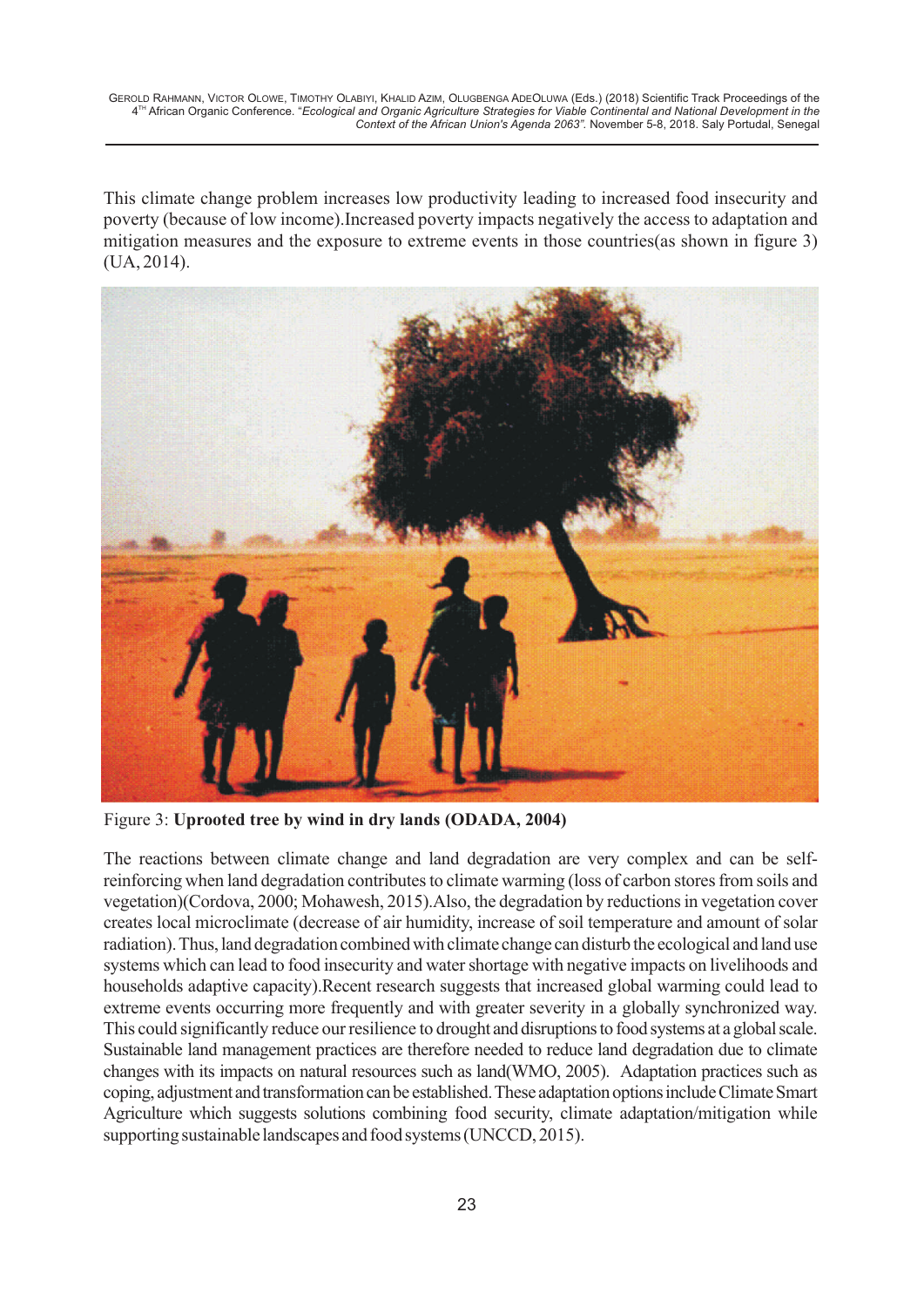# 4. **Industrialization, Intensified Agriculture and urbanization**

The rapid industrial development of recent years has led to a number of shared environmental problems in the world such as severe land degradation (UNEP, 2002). Industrialization is one of the major causes of increased land degradation and depletion while urbanization, deforestation, erosion of the topsoil and desertification are its consequences. The revolution of industry and the large-scale application of science and technology in industries increased industry production which made natural resources consumed in big quantities. Much impact of industrialization is seen in developed countries than in developing ones. Agriculture also increases degradation of the land in the way that crop production requires the removal or modification of the natural vegetation of the land. Thus, arable farming alters the land by adding and removing plant nutrients, reducing acidity with lime, draining excess soil moisture with underground pipes, removing stones, and changing its structure(Grigg, 1987). Both agriculture (over cultivation, deforestation and overgrazing) and development (industrialization and urbanization) cause land degradation and then reduce also productivity and production of this resource while impacting negatively the livelihood and wellbeing of people in the world. Therefore, good policies must be designed with proper planning and good technologies for sustainable management of lands (Ahuti, 2015). These needs will not be met sustainably unless we preserve and restore the productivity of our land. Business as usual will lead to more deforestation. If hunger and food insecurity are to be overcome, an estimated 60% increase in agricultural productivity, including a 100% in developing countries, will be necessary by 20507. However, the world's ecosystems, biodiversity and associated goods and services are also under increasing pressure from the loss of crop diversity, the overexploitation of fish stocks, deforestation, degradation and losses of arable land, growing competition for increasingly scarce water and the adverse impact of climate change. Although land degradation is a generalized risk, some 40% of the world's degraded lands are found in areas with the highest incidence of poverty, which remains overwhelmingly rural. As rural to urban migration is increasing, the urbanization is also taking continuously place. This continuation of urbanization increases land and resource consumption which deteriorates these resources(land) and people's economy. Therefore, planners, governments, planning agencies and others should acknowledge these problems immediately and put environmental perspective into land use planning and decision making process effectively and promptly.

### 5. **Lack of awareness and Weak institutions**

Most time, lack of awareness, capacity building programs and networking for farmers/resource users, technicians and policy makers on integrated land use systems and technologies lead to poor adoption, use and adaptation of sustainable management technologies and restoration/conservation practices of lands in rural areas. This weakness makes the degradation of lands and poverty to continue increasing in those areas. This situation is reinforced by the lack and weakness of specific institutions to conduct different training program to build public capacities and awareness on sustainable use and management of land and to conduct monitoring and evaluation programs on adoption, use and adaptation of best practices and technologies over the globe. In DRcongo for example, low adoption of conservation practices were observedandidentifiedduetopoorawareness and lack of extension services(Adidja, 2012). Government should reinforce people capacities and awareness by organizing different training programs with these priorities and increasing networking within and across farmers.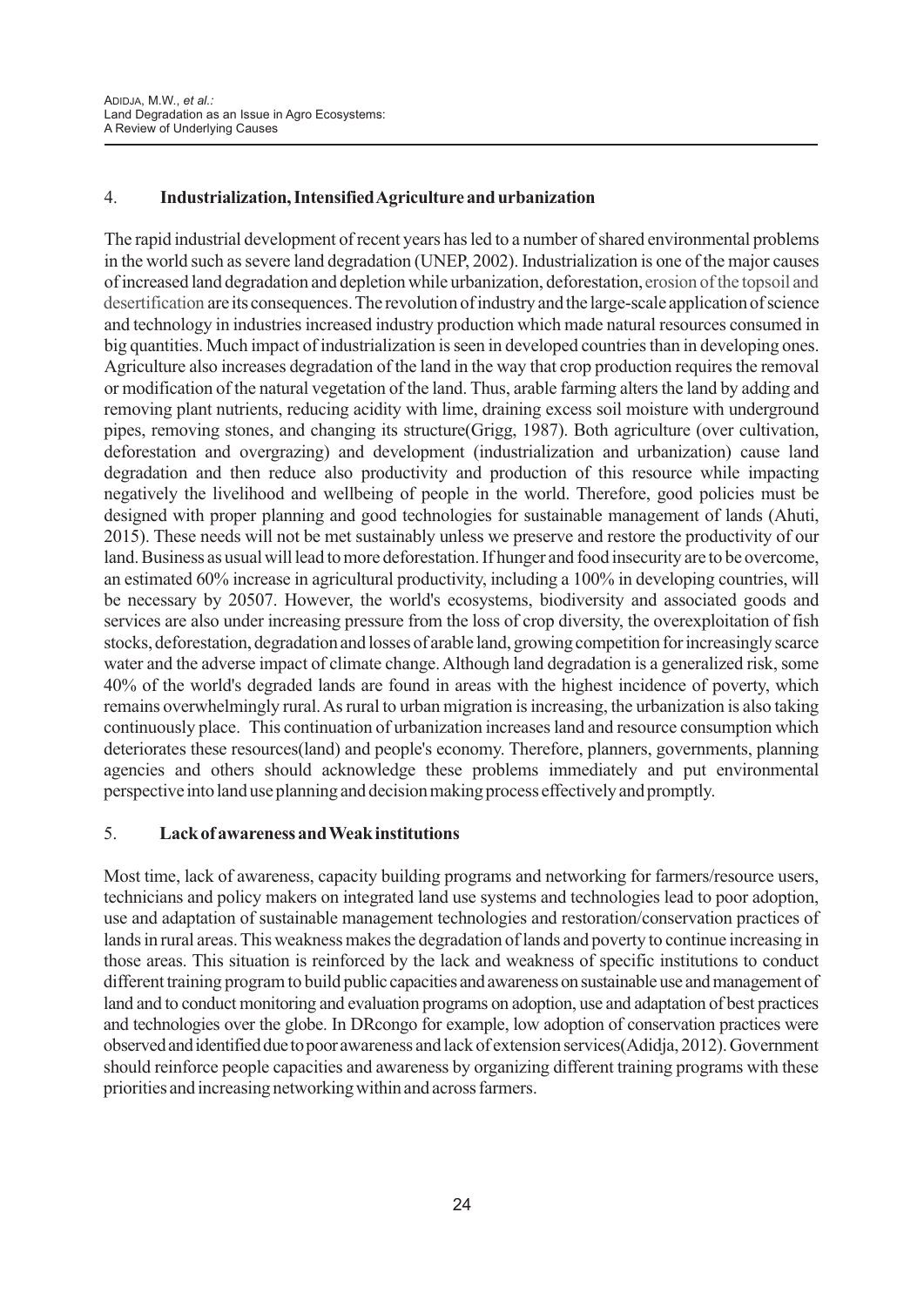#### 6. **Poorpolicies orpoorgovernance**

Some policies discourage sustainable use and management of land resources while others prioritize other sectors than conservation and agriculture sectors. Insecure land tenure and property rights for example, can also lead to the discouragement to investment in land management practices among the rural poor, and then to deeper poverty (Gabremedhin & Swinton, 2003; Kabubo-Mariara, 2007). Also, institutional arrangements that govern access to and use of resources may also undermine resource management leading to heightening of poverty (Leach *et al.,* 1997rev). Different government must review their policies goals and priorities to increase adoption of conservation and restoration practices. The policies and governance approaches must move away from macro scale level to a greater appreciation of people in places because the land problems are highly differentiated and experienced differently by diverse groups(Means, 1991; chambers, 1997). In addition, these policies must increase the perceived importance of local institutions and poor people in their content which implies the use of community-based natural resources approaches.

#### **Conclusion and recommendation**

Land degradation remains a big challenge in agro ecological systems. It mainly results from poverty, unplanned population growth, climate change, human activities, poor management, poor governance/policies, and the lack of awareness and institutions. These factors threaten the proper functionality of these systems and their capacity to provide better services to human being (welfare) and to the environment in general (self-resilience). Thus, land degradation problem reduces the productivity/production/yield of the land, and therefore, people's income especially in rural areas where the majority of habitants rely on agriculture as main activity and source of income over the world. This situation increases, therefore, food insecurity, poverty and hunger while affecting negatively the health and wellbeing of a large number of people in those areas. Therefore, there is a need to control population growth via sensitization campaigns and reinforce adoption/adaptation of best technologies and practices to restore, conserve and manage the lands sustainably in order to improve its productivity and production while reducing poverty, food insecurity and hunger, and therefore, improving people's welfare and conserving/protecting land resource in the world. Also, strong governance approaches and policies must be designed and implemented. These policies must be context specific and must involve the participation of local community in the land management process equitably in order to reduce poverty and promote best management practices and technologies in the affected areas.

#### **References**

Ádám,K.,2009.Theglobalproblemoflanddegradationanddesertification.*HungarianGeographical Bulletin* 2009. *Vol.* 58. *No 1. pp.* 19–31.Degradation and Sustainable Development: A Discourse, Global Journals Inc. (USA) Online ISSN: 2249-460x & Print ISSN: 0975-587X.

Ahuti, S., 2015. Industrial Growth and Environmental degradation. Environmental Science, E-ISSN: 2454-9916,vol-9.

Bai, ZG, Dent, DL, Olsson L, Schaepman ME., 2008. Global assessment of land degradation and improvement. Identification by remote sensing. Report 2008/01, ISRIC – World Soil Information: Wageningen.

Brazil.BiotaNeotrop.9(3). Batistella, M., Valladares, G.S., 2009. Farming expansion and land degradation in Western Bahia